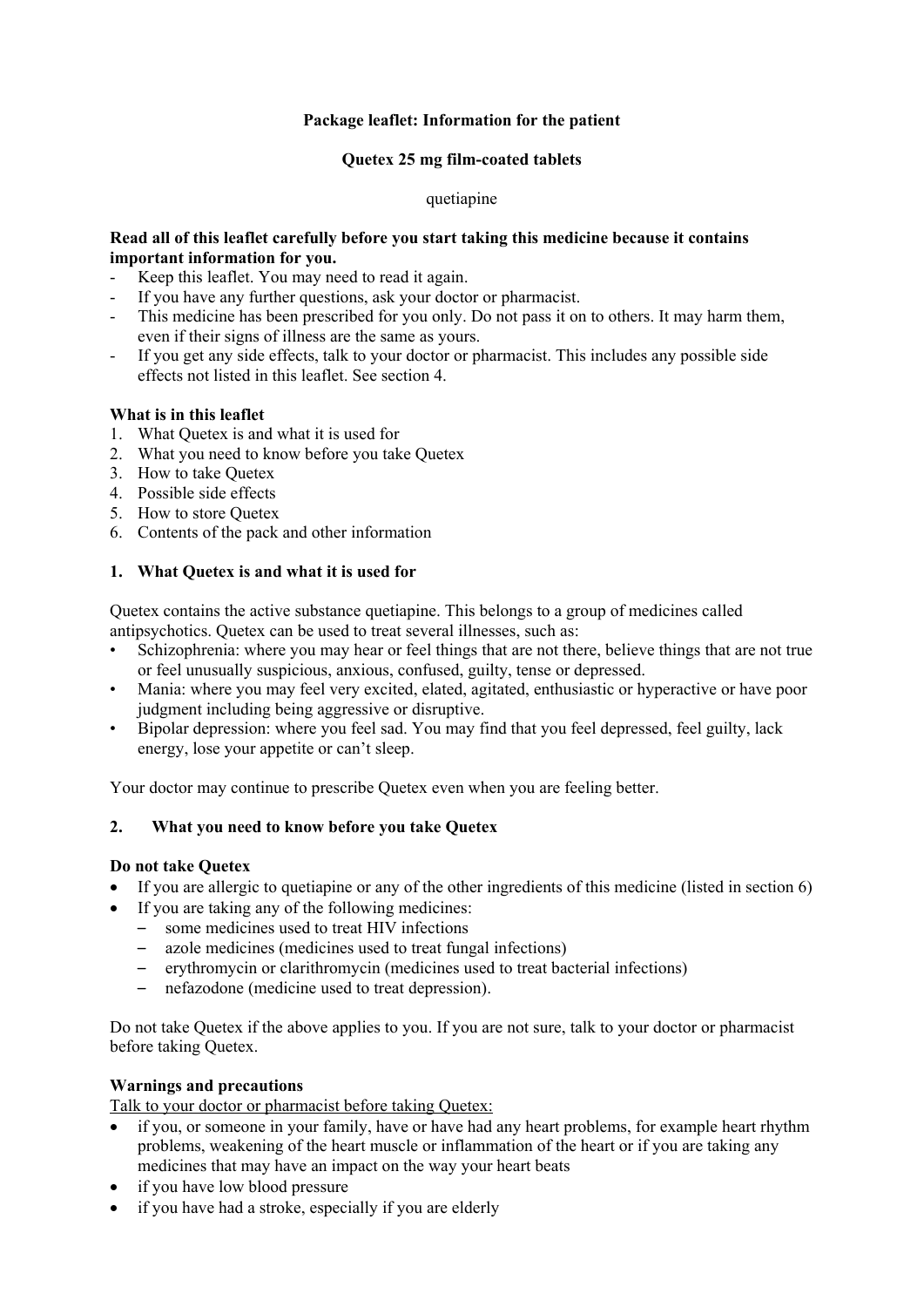- if you have problems with your liver
- if you have ever had a fit (seizure)
- if you have diabetes or have a risk of getting diabetes. If you do, your doctor may check your blood sugar levels while you are taking Quetex.
- if you know that you have had low levels of white blood cells in the past (which may or may not have been caused by other medicines)
- if you are an elderly person with dementia (loss of brain function). If you are, Quetex should not be taken because the group of medicines that Quetex belongs to may increase the risk of stroke, or in some cases the risk of death, in elderly people with dementia.
- if you are an elderly person with Parkinson's disease/parkinsonism
- if you or someone else in your family has a history of blood clots, as medicines like these have been associated with formation of blood clots
- if you have or have had a condition where you stop breathing for short periods during your normal nightly sleep (called "sleep apnoea") and are taking medicines that slow down the normal activity of the brain ("depressants")
- if you have or have had a condition where you can't completely empty your bladder (urinary retention), have an enlarged prostate, a blockage in your intestines, or increased pressure inside your eye. These conditions are sometimes caused by medicines (called "anti-cholinergics") that affect the way nerve cells function in order to treat certain medical conditions.
- if you have a history of alcohol or drug abuse.

Tell your doctor immediately if you experience any of the following after taking Quetex:

- A combination of fever, severe muscle stiffness, sweating or a lowered level of consciousness (a disorder called "neuroleptic malignant syndrome"). Immediate medical treatment may be needed.
- Uncontrollable movements, mainly of your face or tongue
- Dizziness or a severe sense of feeling sleepy. This could increase the risk of accidental injury (fall) in elderly patients.
- Fits (seizures)
- A long lasting and painful erection (priapism)
- Have a fast and irregular heartbeat even when you are at rest (palpitations), breathing problems, chest pain or unexplained tiredness. Your doctor will need to check your heart and if necessary, refer you to a cardiologist immediately.

These conditions can be caused by this type of medicine.

Tell your doctor as soon as possible if you have:

- A fever, flu-like symptoms, sore throat, or any other infection, as this could be a result of a very low white blood cell count, which may require Quetex to be stopped and/or treatment to be given.
- Constipation along with persistent abdominal pain, or constipation which has not responded to treatment, as this may lead to a more serious blockage of the bowel.
- **Thoughts of suicide and worsening of your depression**

If you are depressed you may sometimes have thoughts of harming or killing yourself. These may be increased when first starting treatment, since these medicines all take time to work, usually about two weeks but sometimes longer. These thoughts may also be increased if you suddenly stop taking your medication. You may be more likely to think like this if you are a young adult. Information from clinical trials has shown an increased risk of suicidal thoughts and/or suicidal behaviour in young adults aged less than 25 years with depression.

If you have thoughts of harming or killing yourself at any time, contact your doctor or go to a hospital straight away. You may find it helpful to tell a relative or close friend that you are depressed, and ask them to read this leaflet. You might ask them to tell you if they think your depression is getting worse, or if they are worried about changes in your behaviour.

#### Weight gain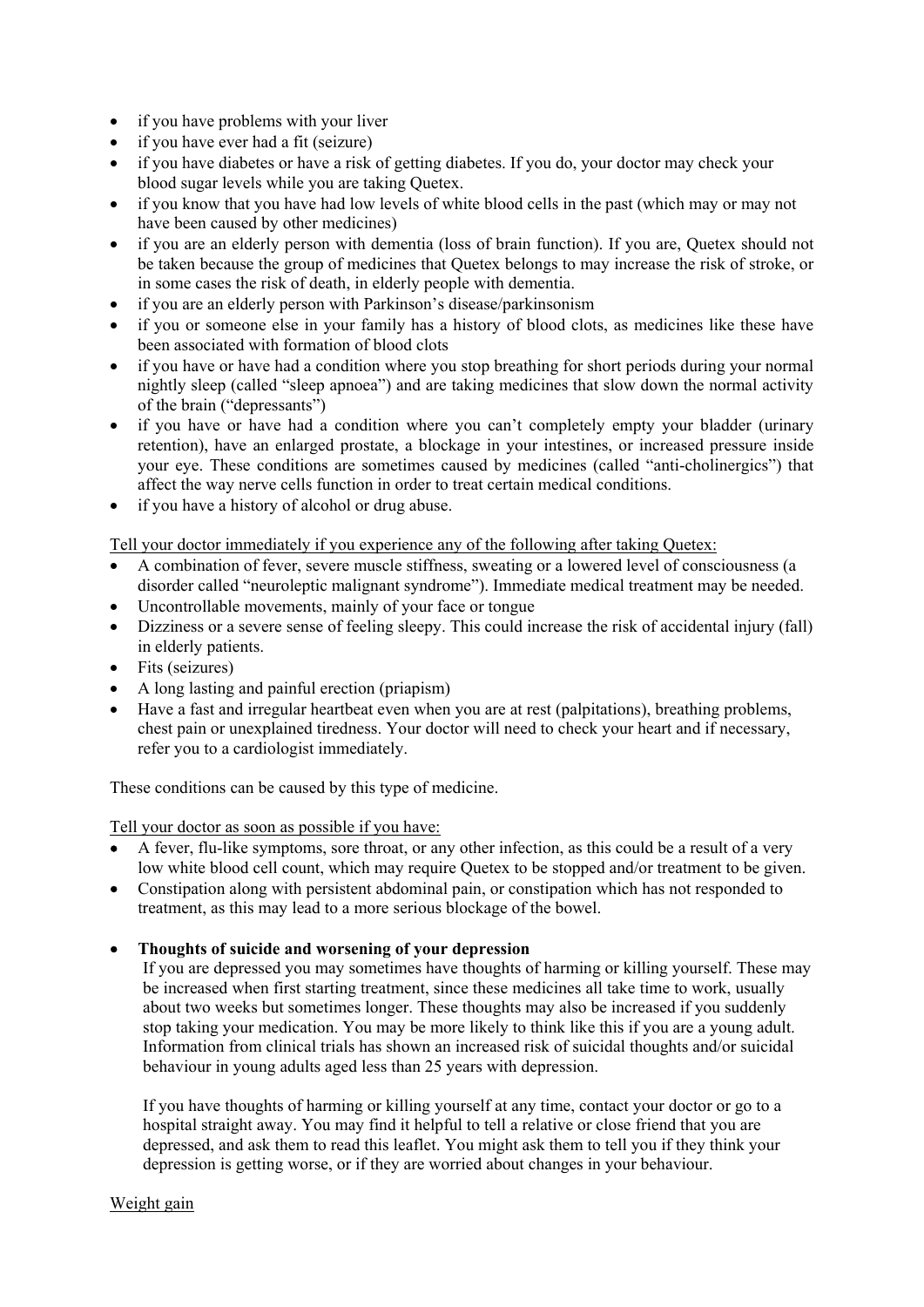Weight gain has been seen in patients taking Quetex. You and your doctor should check your weight regularly.

#### Children and adolescents

Quetex is not for use in children and adolescents below 18 years of age.

#### **Other medicines and Quetex**

Tell your doctor or pharmacist if you are taking, have recently taken or might take any other medicines.

Do not take Quetex if you are taking any of the following medicines

- Some medicines used to treat HIV infections.
- Azole medicines (medicines used to treat fungal infections).
- Erythromycin or clarithromycin (medicines used to treat bacterial infections).
- Nefazodone (medicine used to treat depression).

Tell your doctor if you are taking any of the following medicines:

- Epilepsy medicines (like phenytoin or carbamazepine).
- High blood pressure medicines.
- Barbiturates (medicines used to treat difficulty sleeping).
- Thioridazine or lithium (other anti-psychotic medicines).
- Medicines that have an impact on the way your heart beats, for example, drugs that can cause an imbalance in electrolytes (low levels of potassium or magnesium) such as diuretics (water pills) or certain antibiotics (medicines used to treat bacterial infections).
- Medicines that can cause constipation.
- Medicines (called "anti-cholinergics") that affect the way nerve cells function in order to treat certain medical conditions.

Before you stop taking any of your medicines, please talk to your doctor or pharmacist first.

#### **Quetex with food, drink and alcohol**

- Food: see section 3 under "Method of administration"
- Be careful how much alcohol you drink. This is because the combined effect of Quetex and alcohol can make you sleepy.
- Do not drink grapefruit juice while you are taking Quetex. It can affect the way the medicine works.

#### **Pregnancy and breast-feeding**

If you are pregnant, or breast-feeding, think you may be pregnant or are planning to have a baby, ask your doctor or pharmacist for advice before taking this medicine.

You should not take Quetex during pregnancy unless this has been discussed with your doctor. The following symptoms which can represent withdrawal may occur in newborn babies, of mothers who have used Quetex in the last trimester (last three months of their pregnancy): shaking, muscle stiffness and/or weakness, sleepiness, agitation, breathing problems, and difficulty in feeding. If your baby develops any of these symptoms you may need to contact your doctor.

Quetex should not be taken if you are breast-feeding.

#### **Driving and using machines**

Your tablets may make you feel sleepy and dizzy. Do not drive or use any tools or machines until you know how the tablets affect you.

#### **Effect on urine drug screens**

If you are having a urine drug screen, taking Quetex may cause positive results for methadone or certain drugs for depression called tricyclic antidepressants (TCAs) when some test methods are used,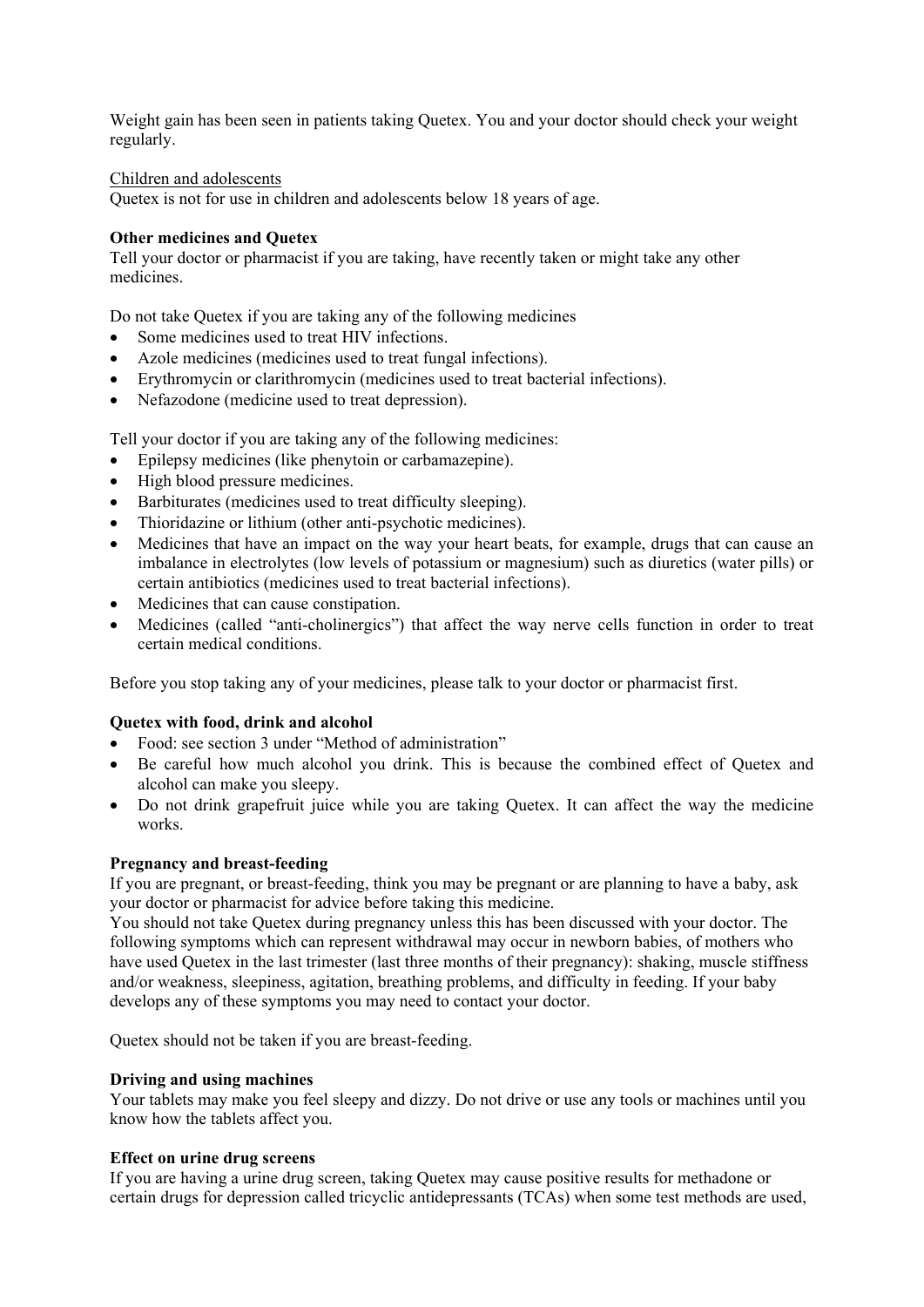even though you may not be taking methadone or TCAs. If this happens, a more specific test can be performed.

## **Quetex contains sodium**

This medicine contains less than 1 mmol sodium (23 mg) film-coated tablet, that is to say essentially 'sodium-free'.

## **Quetex contains lactose**

If you have been told by your doctor that you have an intolerance to some sugars, contact your doctor before taking this medicine.

# **3. How to take Quetex**

Always take this medicine exactly as your doctor has told you. Check with your doctor or pharmacist if you are not sure.

Medicinal products containing higher strengths of quetiapine are available for doses not realizable/practicable with this medicine.

#### **The recommended dose is:**

# **Adults**

Your doctor will decide on your starting dose. The maintenance dose (daily dose) will depend on your illness and needs but will usually be between 150 mg and 800 mg. You will take your tablets once a day, at bedtime or twice a day, depending on your illness.

# **Elderly people**

If you are elderly your doctor may change your dose.

#### **Liver problems**

If you have liver problems your doctor may change your dose.

#### **Use in children and adolescents**

Quetex should not be used by children and adolescents aged under 18 years.

# **Method of administration**

For oral use.

- Swallow your tablets with a drink of water.
- You can take your tablets with or without food.
- Do not drink grapefruit juice while you are taking Quetex. It can affect the way the medicine works.

#### **Duration of treatment:**

This will be decided by your doctor. Do not stop taking your tablets even if you feel better, unless your doctor tells you.

### **If you take more Quetex than you should**

If you take more Quetex than prescribed by your doctor, you may feel sleepy, feel dizzy and experience abnormal heartbeats. Contact your doctor or nearest hospital straight away. Keep the tablets with you.

#### **If you forget to take Quetex**

If you forget to take a dose, take it as soon as you remember. If it is almost time to take the next dose, wait until then. Do not take a double dose to make up for a forgotten tablet.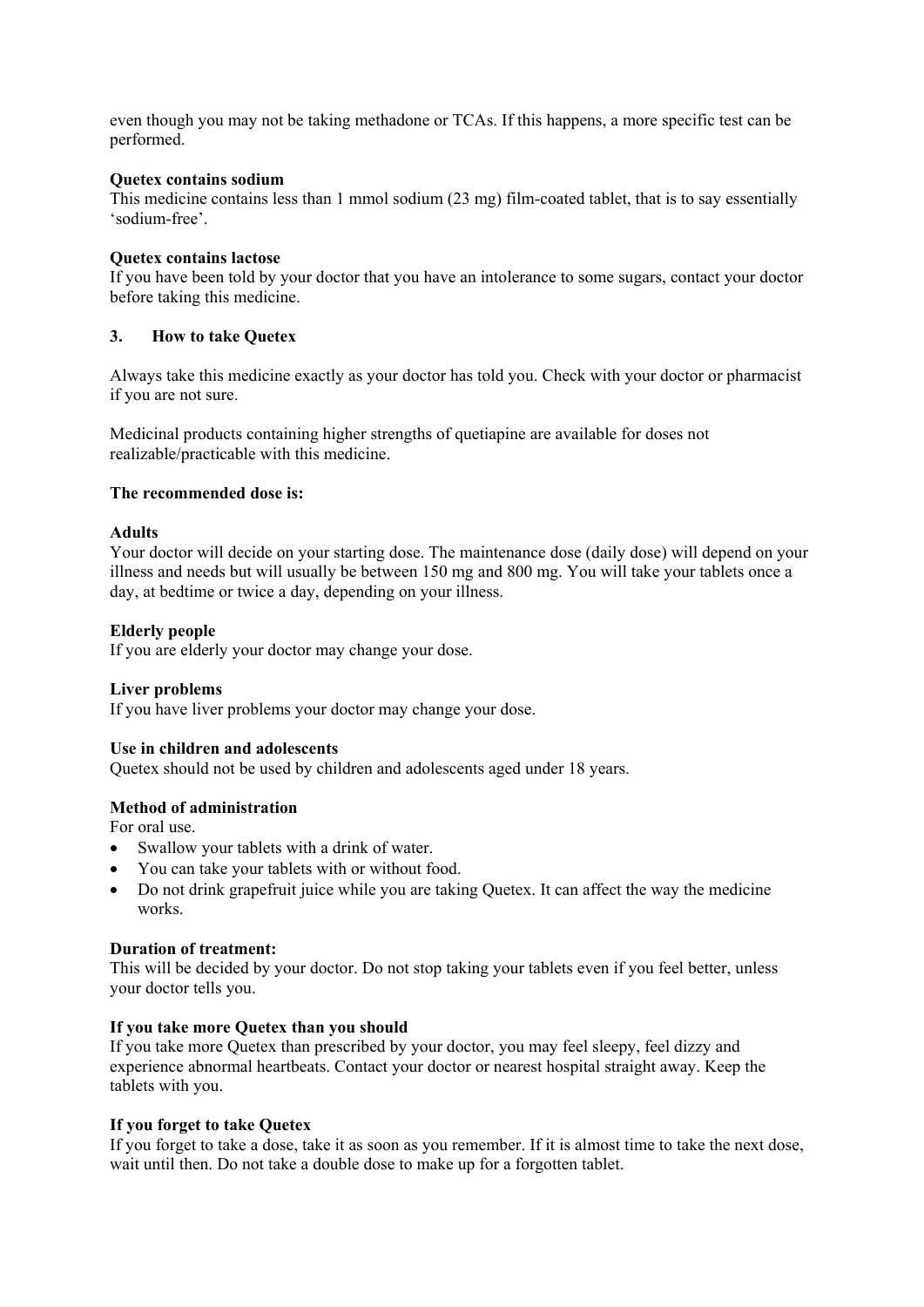# **If you stop taking Quetex**

If you suddenly stop taking Quetex, you may be unable to sleep (insomnia), or you may feel sick (nausea), or you may experience headache, diarrhoea, being sick (vomiting), dizziness or irritability. Your doctor may suggest you reduce the dose gradually before stopping treatment.

If you have any further questions on the use of this medicine, ask your doctor or pharmacist.

# **4. Possible side effects**

Like all medicines, this medicine can cause side effects, although not everybody gets them.

# **Stop taking Quetex immediately and contact your doctor at once or go to the nearest hospital if you experience any of the following serious side effects:**

# **Uncommon side effects, may affect up to 1 in 100 people:**

- fits or seizures
- uncontrollable movements, mainly of your face or tongue.

# **Rare side effects, may affect up to 1 in 1,000 people:**

- combination of high temperature (fever), sweating, stiff muscles, feeling very drowsy or faint (a disorder called "neuroleptic malignant syndrome")
- long-lasting and painful erection (priapism)
- blood clots in the veins especially in the legs (symptoms include swelling, pain and redness in the leg), which may travel through blood vessels to the lungs causing chest pain and difficulty in breathing
- combination of fever, flu-like symptoms, sore throat, or any other infection with very low white blood cell count (a condition called agranulocytosis).

#### **Very rare side effects, may affect up to 1 in 10,000 people:**

- a serious blistering condition of the skin, mouth, eyes and genitals (Stevens-Johnson syndrome)
- severe allergic reaction (anaphylaxis), which may cause difficulty in breathing or shock
- rapid swelling of the skin, usually around the eyes, lips and throat (angioedema).

#### **Not known, frequency of these side effects cannot be estimated from the available data:**

- serious, sudden allergic reaction with symptoms such as fever and blisters on the skin and peeling of the skin (toxic epidermal necrolysis)
- skin rash with irregular red spots (erythema multiforme)
- Drug Reaction with Eosinophilia and Systemic Symptoms (DRESS). Widespread rash, high body temperature, liver enzyme elevations, blood abnormalities (eosinophilia), enlarged lymph nodes and other body organs involvement (Drug Reaction with Eosinophilia and Systemic Symptoms which is also known as DRESS or drug hypersensitivity syndrome). Stop using Quetex if you develop these symptoms and contact your doctor or seek medical attention immediately.

The class of medicines to which Quetex belongs can cause heart rhythm problems, which can be serious and in severe cases may be fatal.

# **You may experience any of the other reported side effects listed below according to the frequencies:**

**Very common**, may affect more than 1 in 10 people:

- dizziness (may lead to falls), headache, dry mouth
- feeling sleepy (this may go away with time, as you keep taking Quetex (may lead to falls)
- discontinuation symptoms (symptoms which occur when you stop taking Quetex) include not being able to sleep (insomnia), feeling sick (nausea), headache, diarrhoea, being sick (vomiting), dizziness and irritability. Gradual withdrawal over a period of at least 1 to 2 weeks is advisable.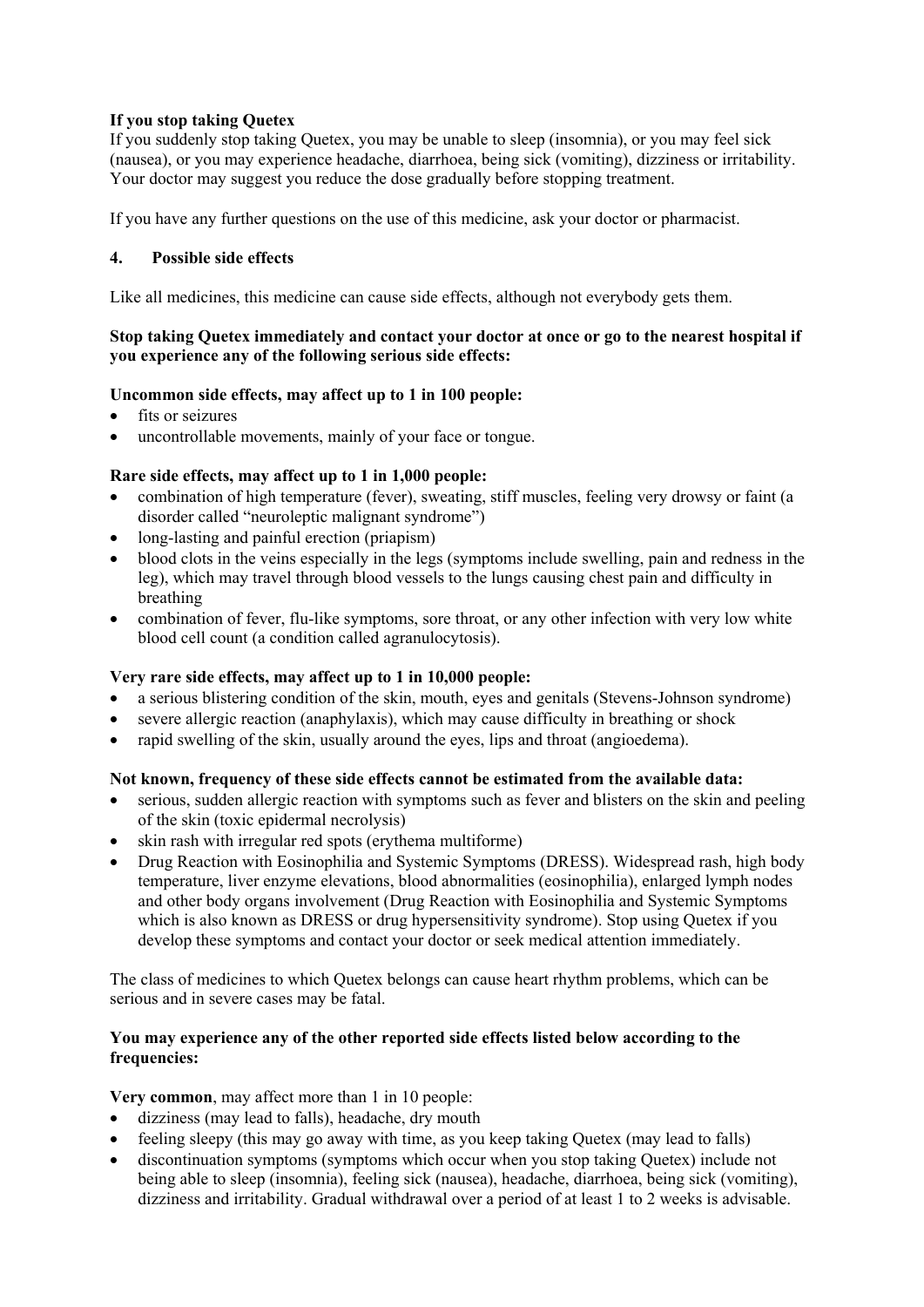- putting on weight
- abnormal muscle movements. These include difficulty starting muscle movements, shaking, feeling restless or muscle stiffness without pain.
- changes in the amount of certain fats (triglycerides and total cholesterol).

# **Common**, may affect up to 1 in 10 people:

- rapid heartbeat
- feeling like your heart is pounding, racing or has skipped beats
- constipation, upset stomach (indigestion)
- feeling weak
- swelling of arms or legs
- low blood pressure when standing up. This may make you feel dizzy or faint (may lead to falls).
- increased levels of sugar in the blood
- blurred vision
- abnormal dreams and nightmares
- feeling more hungry
- feeling irritated
- disturbance in speech and language
- thoughts of suicide and worsening of your depression
- shortness of breath
- vomiting (mainly in the elderly)
- fever
- changes in the amount of thyroid hormones in your blood
- decreases in the number of certain types of blood cells
- increases in the amount of liver enzymes measured in the blood
- increases in the amount of the hormone prolactin in the blood. Increases in the hormone prolactin could in rare cases lead to the following:
	- men and women to have swelling of breasts and unexpectedly produce breast milk
	- women to have no monthly period or irregular periods.

**Uncommon**, may affect up to 1 in 100 people:

- allergic reactions that may include raised lumps (weals), swelling of the skin and swelling around the mouth
- unpleasant sensations in the legs (also called restless legs syndrome)
- difficulty swallowing
- sexual dysfunction
- diabetes
- change in electrical activity of the heart seen on ECG (QT prolongation)
- a slower than normal heart rate which may occur when starting treatment and which may be associated with low blood pressure and fainting
- difficulty in passing urine
- fainting (may lead to falls)
- stuffy nose
- decrease in the amount of red blood cells
- decrease in the amount of sodium in the blood
- worsening of pre-existing diabetes.

**Rare**, may affect up to 1 in 1,000 people:

- yellowing of the skin and eyes (jaundice)
- inflammation of the liver (hepatitis)
- swelling of breasts and unexpected production of breast milk (galactorrhoea)
- menstrual disorder
- walking, talking, eating or other activities while you are asleep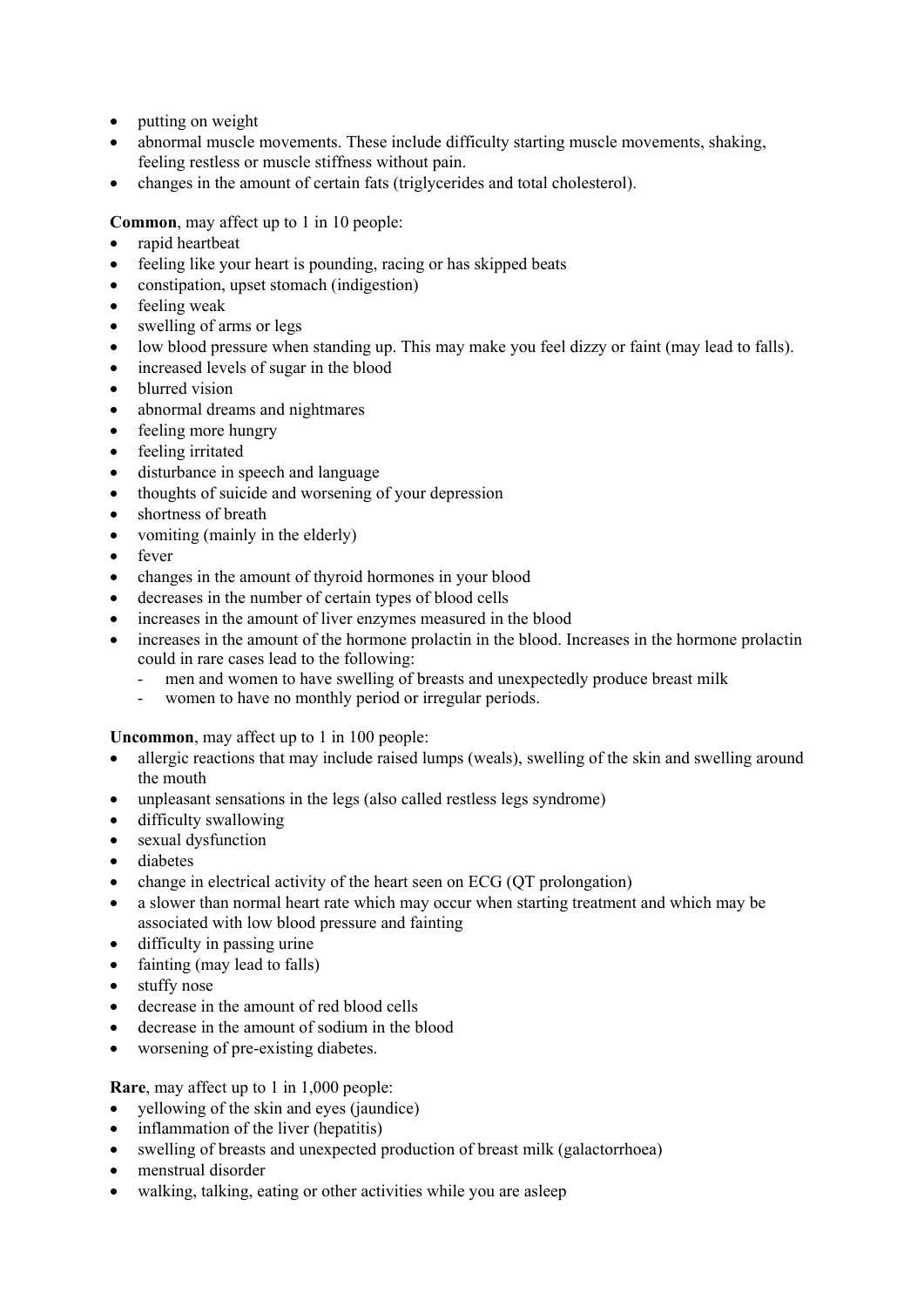- body temperature decreased (hypothermia)
- inflammation of the pancreas
- a condition called "metabolic syndrome" where you may have a combination of three or more of the following: an increase in fat around your abdomen, a decrease in "good cholesterol" (HDL-C), an increase in a type of fat in your blood called triglycerides, high blood pressure and an increase in your blood sugar
- bowel obstruction
- increased blood creatine phosphokinase (a substance from the muscles).

**Very rare**, may affect up to 1 in 10,000 people:

- severe rash, blisters, or red patches on the skin
- inappropriate secretion of a hormone that controls urine volume
- breakdown of muscle fibers and pain in muscles (rhabdomyolysis).

**Not known**, frequency cannot be estimated from the available data

- symptoms of withdrawal may occur in newborn babies of mothers who have used Quetex during their pregnancy
- stroke
- disorder of the heart muscle (cardiomyopathy)
- inflammation of the heart muscle (myocarditis)
- inflammation of blood vessels (vasculitis), often with skin rash with small red or purple bumps.

Some side effects are only seen when a blood test is taken. These include changes in the amount of certain fats (triglycerides and total cholesterol) or sugar in the blood, changes in the amount of thyroid hormones in your blood, increased liver enzymes, decreases in the number of certain types of blood cells,decrease in the amount of red blood cells, increased blood creatine phosphokinase (a substance in the muscles), decrease in the amount of sodium in the blood and increases in the amount of the hormone prolactin in the blood. Increases in the hormone prolactin could in rare cases lead to the following:

- Men and women to have swelling of breasts and unexpectedly produce breast milk.
- Women to have no monthly period or irregular periods.

Your doctor may ask you to have blood tests from time to time.

#### **Side effects in children and adolescents**

The same side effects that may occur in adults may also occur in children and adolescents.

The following side effects have been seen more often in children and adolescents or have not been seen in adults:

**Very common**, may affect more than 1 in 10 people:

- increase in the amount of a hormone called prolactin in the blood This could in rare cases lead to the following:
	- boys and girls to have swelling of breasts and unexpectedly produce breast milk
	- girls to have no monthly period or irregular periods
- increased appetite
- vomiting
- abnormal muscle movements. These include difficulty starting muscle movements, shaking, feeling restless or muscle stiffness without pain.
- increase in blood pressure

#### **Common**, may affect up to 1 in 10 people:

- feeling weak
- fainting (may lead to falls)
- stuffy nose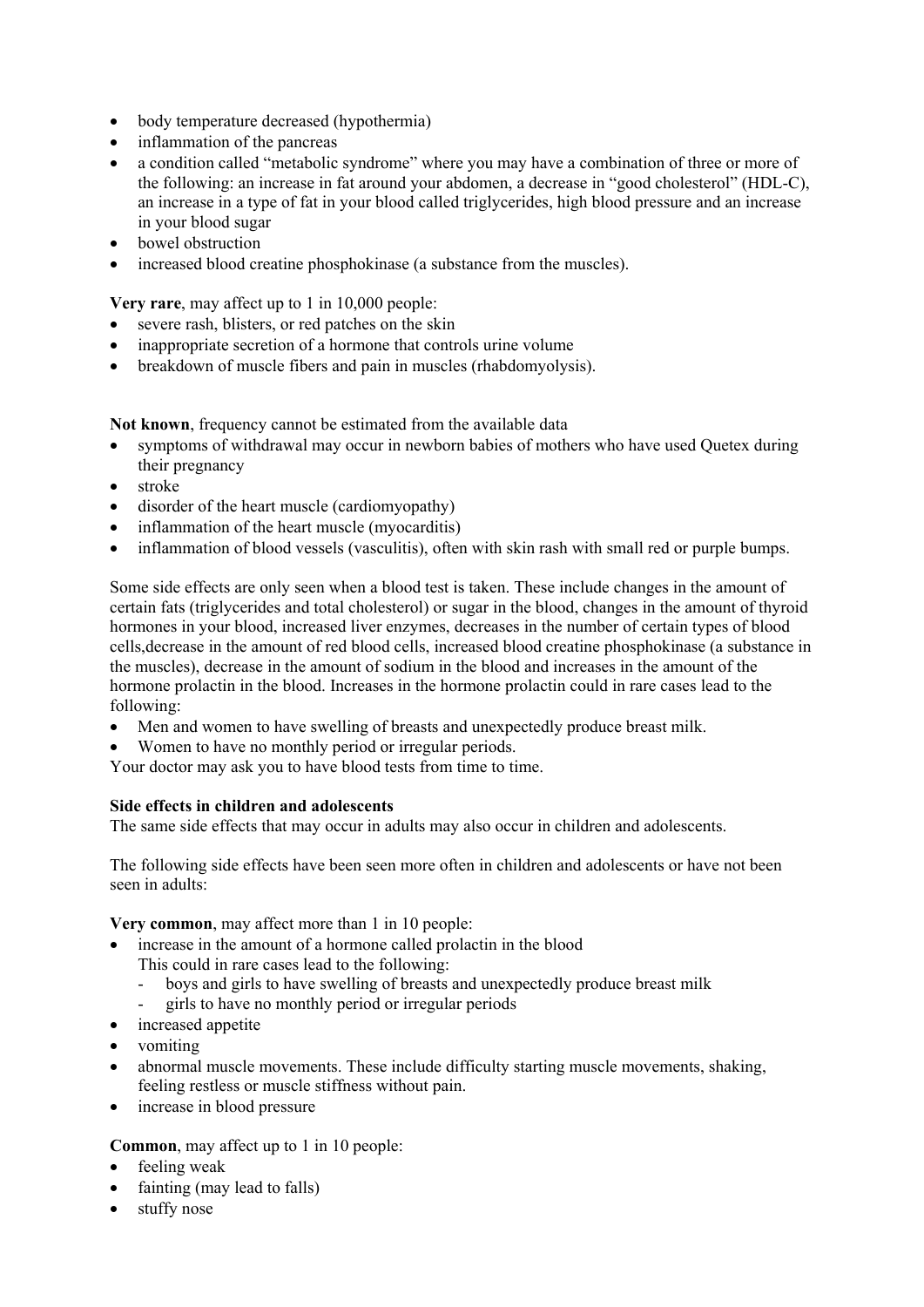feeling irritated.

## **Reporting of side effects**

If you get any side effects,talk to your doctor or pharmacist**.** This includes any possible side effects not listed in this leaflet. You can also report side effects directly via the national reporting system: HPRA Pharmacovigilance; website: www.hpra.ie. By reporting side effects you can help provide more information on the safety of this medicine.

# **5. How to store Quetex**

Keep this medicine out of the sight and reach of children.

Do not use this medicine after the expiry date which is stated on the carton and the blister or bottle after EXP. The expiry date refers to the last day of that month.

This medicine does not require any special storage conditions.

Shelf life after first opening of the bottle: Do not use after 6 months have elapsed from first opening.

Do not throw away any medicines via wastewater or household waste. Ask your pharmacist how to throw away medicines you no longer use. These measures will help protect the environment.

# **6. Contents of the pack and other information**

#### **What Quetex contains**

The active substance is quetiapine (as fumarate). Each film-coated tablet contains 25 mg quetiapine (as fumarate).

The other ingredients are:

*Tablet core*: calcium hydrogen phosphate dihydrate, microcrystalline cellulose, lactose monohydrate, magnesium stearate, povidone (K29/32), silica colloidal hydrated, sodium starch glycolate (type A); *Tablet coating:* hypromellose, lactose monohydrate, macrogol 4000, titanium dioxide (E171), iron oxide red (E172), iron oxide yellow (E172).

# **What Quetex looks like and contents of the pack**

The film-coated tablets are salmon-pink coloured and round (approx. 6.0 mm diameter).

The film-coated tablets are packed in PVC/COC/PVDC/Aluminium, PVC/PVDC/Aluminium or PVC/PE/PVDC/Aluminium blister and inserted in a carton or packed in a HDPE bottle closed with a PP screw cap with desiccant.

Pack sizes: Blister: 6, 10, 14, 20, 30, 50, 60, 90, 100, (100x1 [perforated unit dose blister]) or 120 film-coated tablets Bottle: 50, 60, 100 or 500 film-coated tablets

Not all pack sizes may be marketed.

# **Marketing Authorisation Holder and Manufacturers Marketing Authorisation Holder**

Rowex Ltd., Bantry, Co. Cork, Ireland.

#### **Manufacturers**

Salutas Pharma GmbH, Otto-von-Guericke-Allee 1, 39179 Barleben, Germany. Lek Pharmaceuticals d.d., Verovškova 57, 1526 Ljubljana, Slovenia.